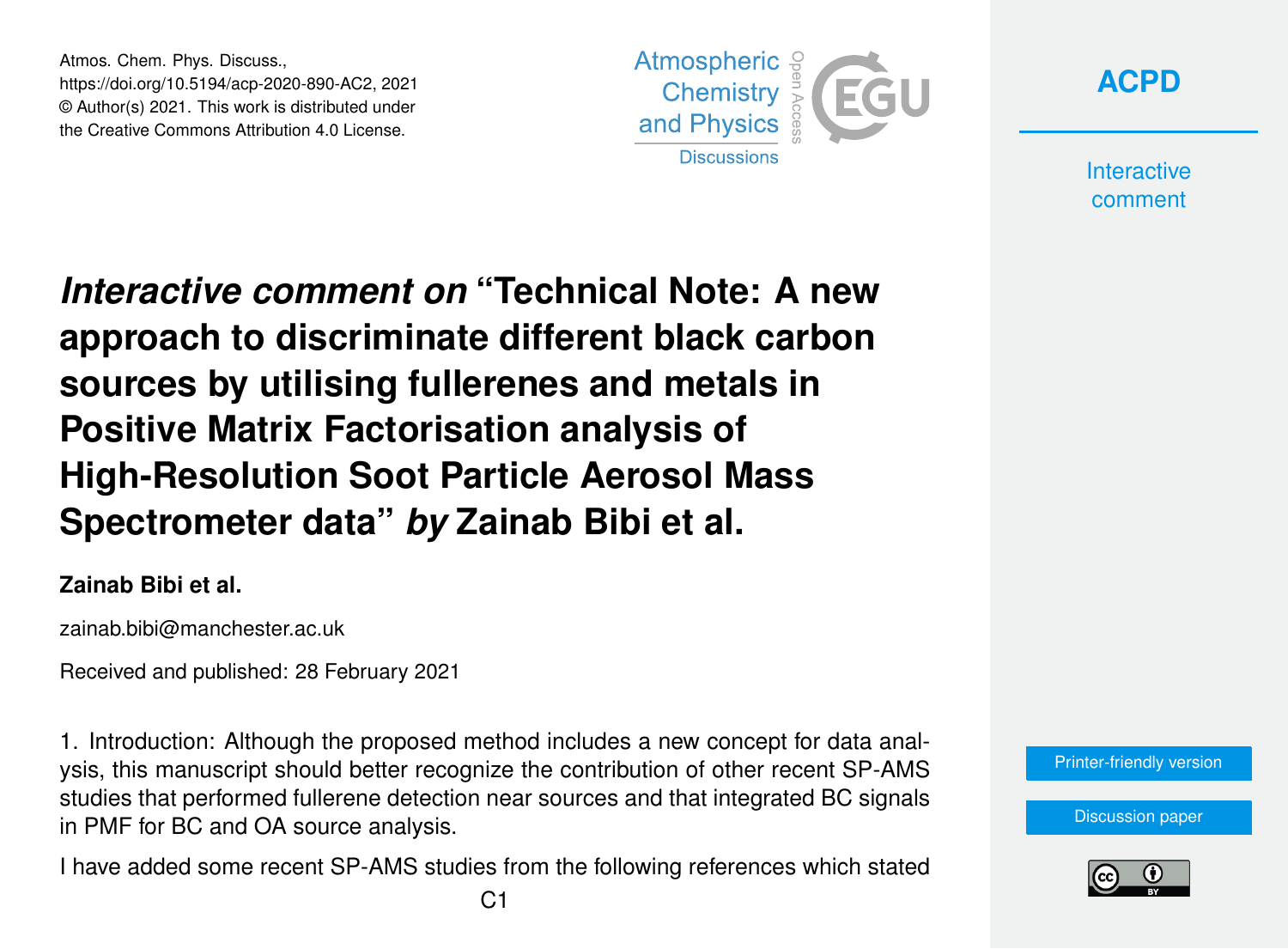the detection of fullerenes near sources and integrated BC signals by applying PMF for OA and BC sources.

Wang, J., Onasch, T.B., Ge, X., Collier,wang S., Zhang, Q., Sun, Y., Yu, H., Chen, M., Prevot, A.S. and Worsnop, D.R., 2016. Observation of fullerene soot in eastern China. Environmental Science & Technology Letters, 3(4), pp.121-126.

Carbone, S., Onasch, T., Saarikoski, S., Timonen, H., Saarnio, K., Sueper, D., Rönkkö, T., Pirjola, L., Worsnop, D. and Hillamo, R., 2015. Characterization of trace metals with the SP-AMS: detection and quantification. Atmospheric Measurement Techniques Discussions, 8(6).

Liu, D., Joshi, R., Wang, J., Yu, C., Allan, J.D., Coe, H., Flynn, M.J., Xie, C., Lee, J., Squires, F. and Kotthaus, S., 2019. Contrasting physical properties of black carbon in urban Beijing between winter and summer. Atmospheric Chemistry and Physics, pp.6749-6769.

Onasch, T.B., Fortner, E.C., Trimborn, A.M., Lambe, A.T., Tiwari, A.J., Marr, L.C., Corbin, J.C., Mensah01, A.A., Williams, L.R., Davidovits, P. and Worsnop, D.R., 2015. Investigations of SP-AMS carbon ion distributions as a function of refractory black carbon particle type. Aerosol Science and Technology, 49(6), pp.409-422.

2. Instrumentation: HR-SP-AMS has been deployed in many field studies with different configurations and operation modes. I do believe the tungsten vaporizer was removed from the instrument in this work as only BC-containing particles were detected. It would be very beneficial to readers who are not familiar with this instrument if the authors can explicitly describe whether the HR-SP-AMS was operated in the presence or absence of tungsten vaporizer and what can be detected with this specific configuration.

I have added these few lines in introduction chapter. Thank you for pointing this. In this study, the HR-SP-AMS used was not the same as the C-ToF-AMS (Compact Time-of-Flight Aerosol Mass Spectrometer) described in Reyes et al., (2018). The HR-SP-AMS

# **[ACPD](https://acp.copernicus.org/preprints/)**

**Interactive** comment

[Printer-friendly version](https://acp.copernicus.org/preprints/acp-2020-890/acp-2020-890-AC2-print.pdf)

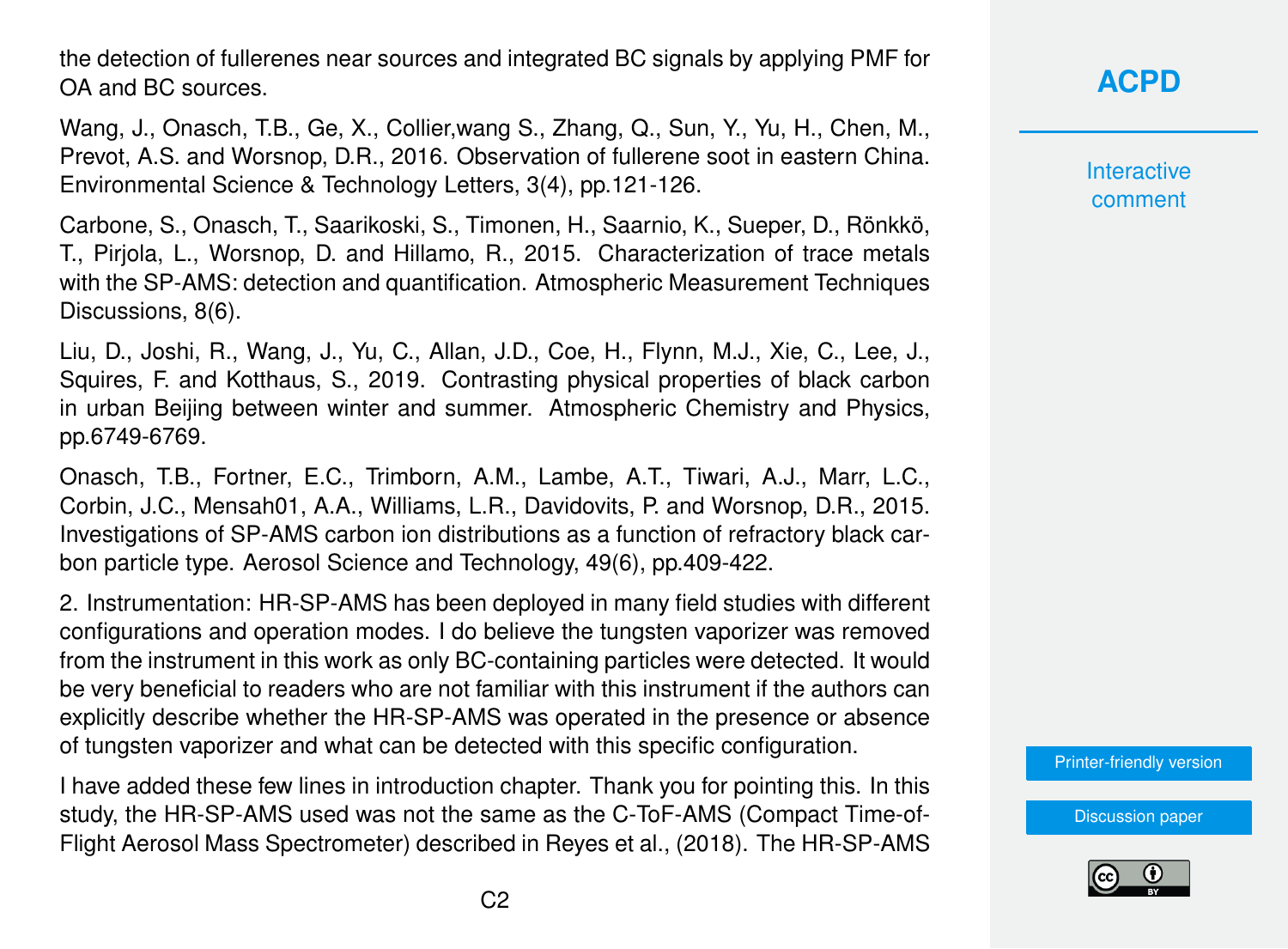was operated under an intracavity, CW laser vaporiser (with the tungsten vaporiser removed), which vaporises the refractory BC (rBC) and its associated non-refractory particulate species along with metal nanoparticles (Onasch et al., 2012; Carbone et al., 2015).

3. Lines 126-127: As there were only limited work to report metal detection in ambient particles using HR-SP-AMS, it is recommended to include a list of metal peaks that have been investigated and/or detected in this work.

Thank for your comment. In line 183, I have mentioned four different metals that have been detected by HR-SP-AMS, please see below: "This high-resolution analysis on SP-AMS data also detected various metal pollutants such as Iron (Fe), Titanium (Ti), Strontium (Sr) and Caesium (Cs)".

4. Lines 131-134: Please define fullerene peaks. If UMR data is used for large m/z, what is the possible error for determining fullerene signals?

Thank you so much for your suggestion regarding this comment, I have improved it now; This lower frequency delivered data up to m/z=3200 rather than 380, with the intention of characterising the fullerene signals described by Onasch et al. (2012) at the expense of overall signal-to-noise. The data presented in this paper are a combination of the standard 'V' mode for the lower m/z peaks, processed using the PIKA high resolution analysis tool, and the long pulser period 'V' mode for the fullerene peaks, processed using unit mass resolution (UMR) method. The reason for using UMR method instead of HR was that the peaks in this m/z regime were not sufficiently resolved, due to the m/∆m limit of the mass spectrometer. Instead, the UMR method can integrates all the available signals and is therefore more robust. However, the ability to resolve multiple peaks per nominal integer m/z provided useful additional data in the low m/z regime. The 'W' mode data was deemed not to have a sufficient signal-to-noise ratio to contribute to this work.

5. Lines 137-138. There are a few previous field studies that included BC frag-

**Interactive** comment

[Printer-friendly version](https://acp.copernicus.org/preprints/acp-2020-890/acp-2020-890-AC2-print.pdf)

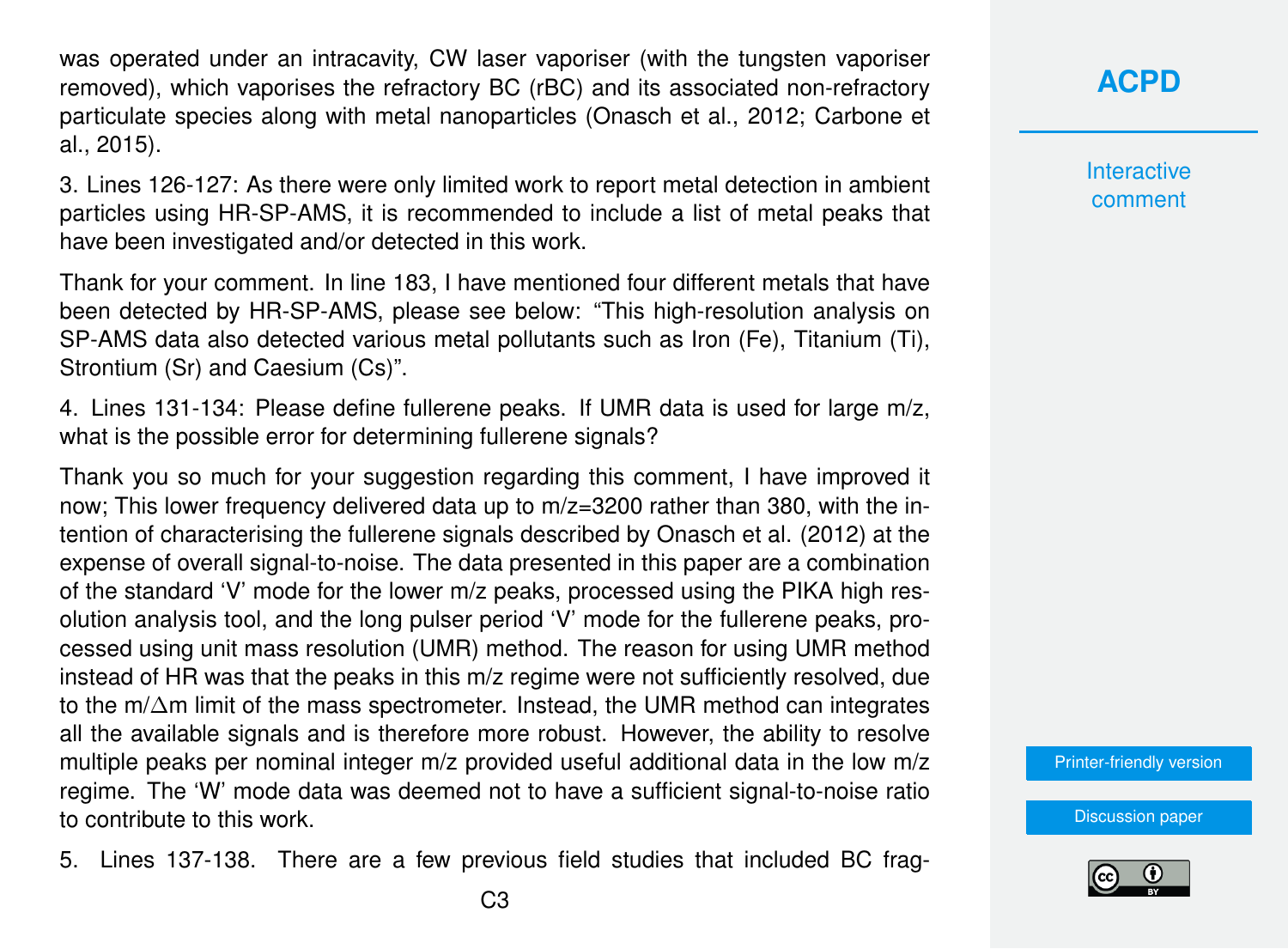ments for source apportionment/identification analysis of ambient BC and OA but they may not explicitly highlight this application in the manuscript. However, those publications should be cited here. Thanks for your suggestion. This citation is added in the manuscript. Saarikoski, S., Carbone, S., Cubison, M.J., Hillamo, R., Keronen, P., Sioutas, C., Worsnop, D.R. and Jimenez, J.L., 2014. Evaluation of the performance of a particle concentrator for online instrumentation. Atmospheric Measurement Techniques, 7(7), pp.2121-2135.

6. (a) Figures: Although Figure 4 is good for visualization, it is recommended to report the Pearson correlation coefficients between different BC measurements here. This comment also applies to other time series comparisons throughout the manuscript.

Thank you so much for this suggestion. I will add following tables in the supplementary information section.

6b. Furthermore, Figures 2-5 can be combined into a single graph with different panels so that the time series of different species can be easily compared. Figures 6 and 7 can be combined as well (i.e., showing HR-MS for lower range m/z in Figure 6).

Thanks for your suggestion, I have combined figures 2, 3, 4 and 5 in one panel.

7. Section 3.5: Re-organization of this section is required. In particular, it is recommended to discuss the PMF factor profile and time series together instead of separating them into two sub-section as both of them provid3e information for sources of BC and OA. For example, Figure 8 (time series of PMF factors) is required at the beginning of Section 3.5 when describing which OA factors were strongly associated with the bonfire night or other emissions. The mass spectral profile alone did not provide sufficient evidence to support the scientific argument.

Thank you so much for your suggestion. I have reorganised this section now (See revised manuscript).

8. Line 234: The meaning of HULIS here is unclear. Figure 6 only shows "BC and

**[ACPD](https://acp.copernicus.org/preprints/)**

**Interactive** comment

[Printer-friendly version](https://acp.copernicus.org/preprints/acp-2020-890/acp-2020-890-AC2-print.pdf)

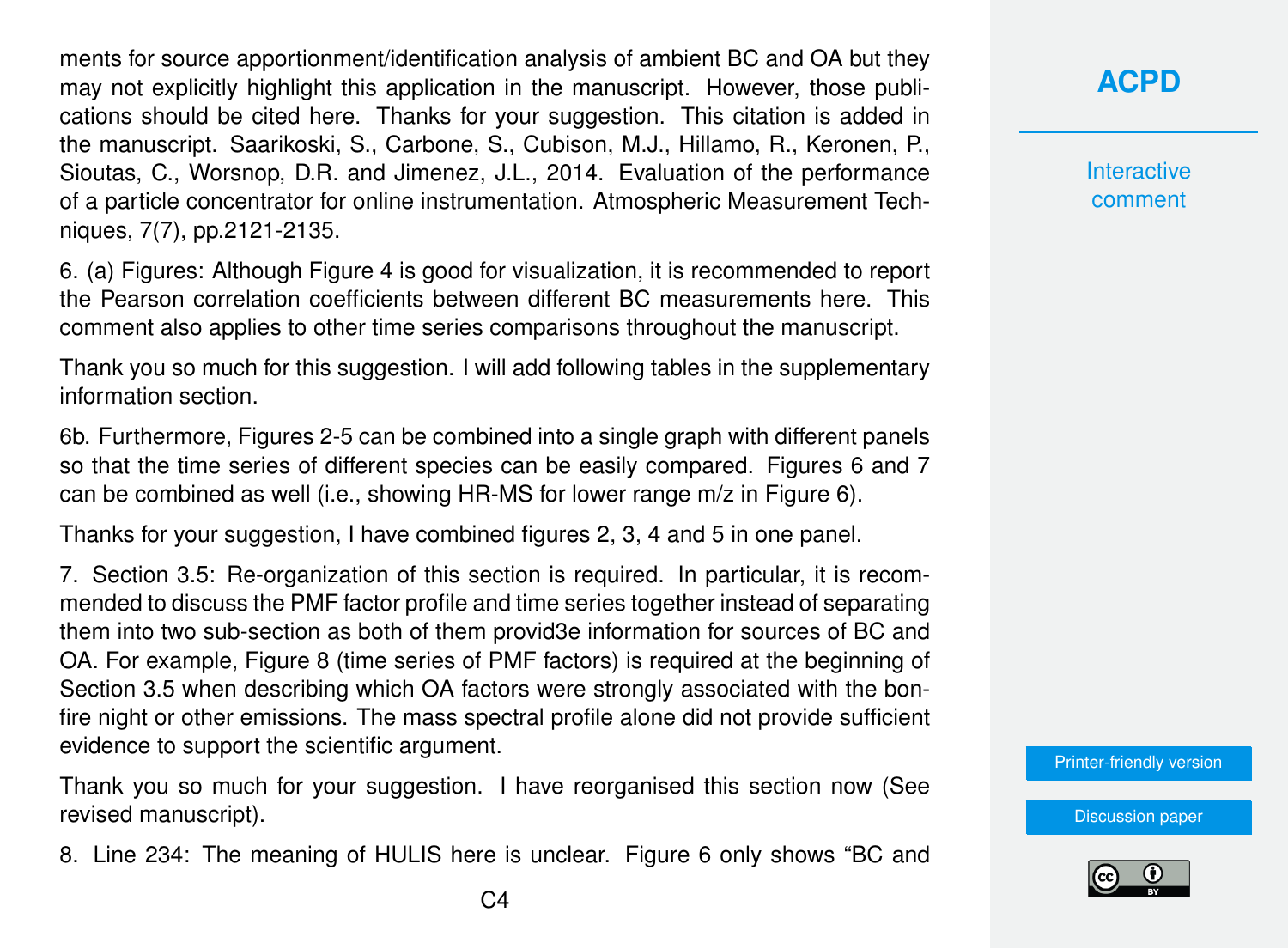#### HULIS" factor. The terminology throughout the manuscript should be consistent.

In order to provide the clearer meaning of HULIS, I am adding further explanation to this; HULIS is a class of organic molecules that can be formed by photochemical oxidation and oligomerisation of volatile organic compounds in the atmosphere (Aiken et al., 1985; Hoffer et al., 2004) and biomass burning (Lin et al., 2010), with a characteristic peak at m/z 44 (McFiggans et al, 2005). Potential origins of HULIS in the atmosphere are diverse, including (primary) biomass burning (Graber and Rudich, 2006; McFiggans et al, 2005; Mukai and Ambe, 1986; Zappoli et al., 1999; Graham et al., 2002; Mayol-Bracero et al., 2002), terrestrial (Simoneit, 1980) and marine sources (Cini et al., 1994; Cini et al., 1996; Calace et al., 2001; Cavalli et al., 2004), , and secondary organic aerosol formation (condensation, reaction, oligomerisation, etc.) (Gelencser et al., 2002; Jang et al., 2002; Jang et al., 2003; Tolocka et al., 2004; Hung et al., 2005). Moreover, HULIS as an atmospheric aerosol has already been reported in previous literature (Decesari et al., 2000, 2007). Along with this the work of Havers et al. (1998), wherein the term HULIS was coined. Examining a standard reference air dust as well as airborne particulate matter, Havers et al. (1998) attributed 10% or more of aerosol organic carbon to macromolecular substances HULIS similar to humic and fulvic acids. Aiken, G.R., McKnight, D.M. and Wershaw, R.L. (1985). Humic substances in soil, sediment, and water. Geochemistry, Isolation and Characterization. New York: Wiley

9. Lines 243-245: Both factors 2 and 3 consist of fullerene peaks. Please further elaborate how the fullerenes help to differentiate domestic burning and biomass burning during the bonfire event (e.g., any distinct peaks or mass spectral pattern that can be used?). It seems that the lower m/z fragments are more than sufficient to tell the differences between the two OA factors. What does "hydrocarbon like fullerene" mean?

Both factors 2 and 3 have fullerene peaks but if we see their y-axis the concentration of fullerene is very low and mainly dominated by other sources, while factor 1 is heavily populated by fullerene peaks, so that's why I have only considered factor 1 as fullerene (Onasch et al., 2015). Although it is not clear why fullerene signals are sometimes ob-

### **[ACPD](https://acp.copernicus.org/preprints/)**

Interactive comment

[Printer-friendly version](https://acp.copernicus.org/preprints/acp-2020-890/acp-2020-890-AC2-print.pdf)

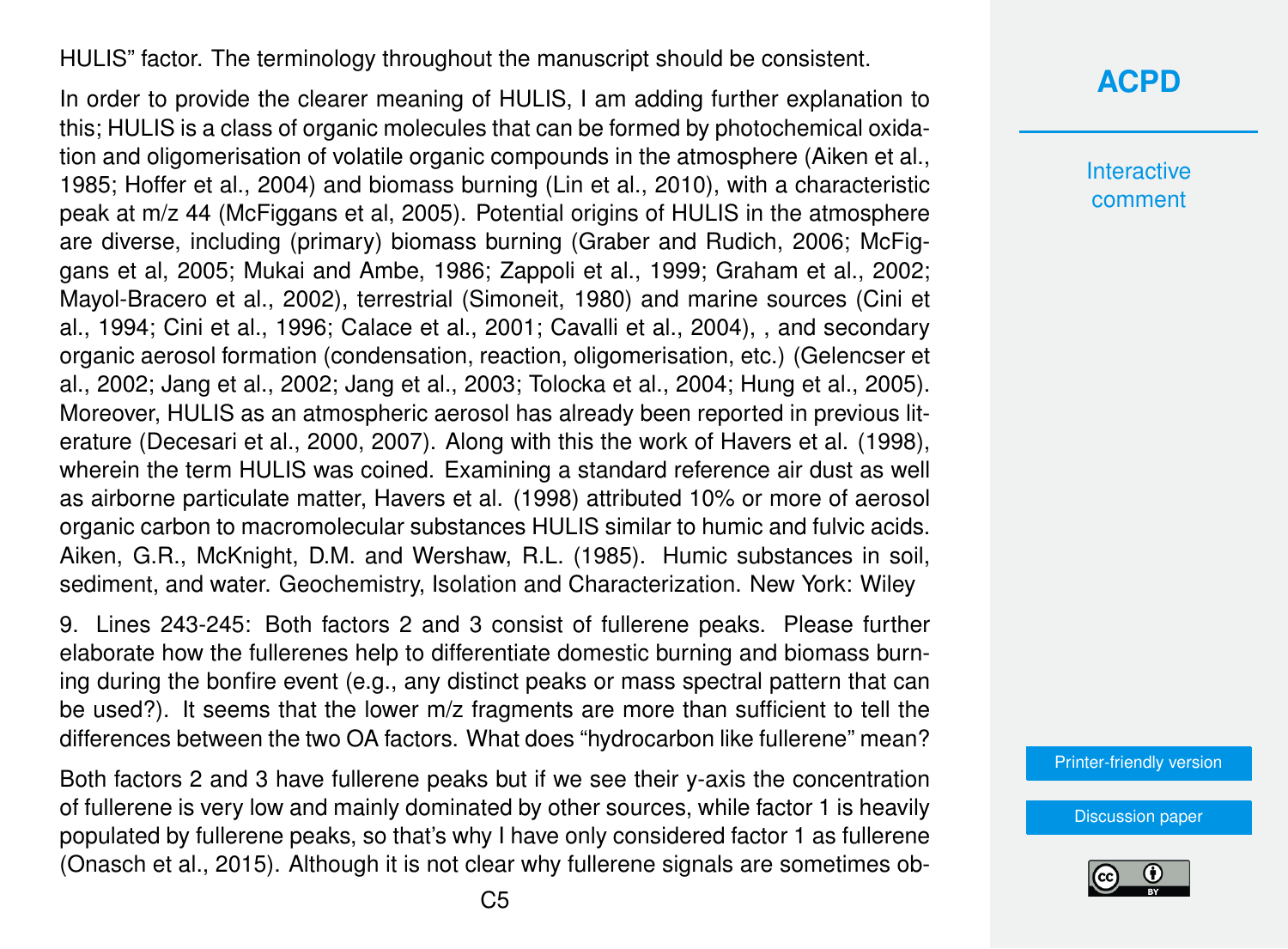served, it does seem to differentiate between biomass burning during the bonfire event and biomass burning from domestic burning. In fig 4, Factor 5 was heavily weighted by hydrocarbon like Fullerene having a peak at m/z 720 (C60+), implying polycyclic aromatic hydrocarbons can transform into soot containing Fullerene during combustion (Wang et al., 2015, Wang et al., 2016; Reilly et al., 2000). This was typically not associated from the traffic source (diesel), so depended on the different type of combustion. References: Reilly, P. T. A.; Gieray, R. A.; Whitten, W. B.; Ramsey, J. M. Fullerene Evolution in Flame-Generated Soot. J. Am. Chem. Soc. 2000, 122 (47), 11596−11601. Wang, J., Onasch, T.B., Ge, X., Collier, S., Zhang, Q., Sun, Y., Yu, H., Chen, M., PreÌAvoÌĆt, A.S. and Worsnop, D.R., 2016. Observation of fullerene soot in eastern China. Environmental Science & Technology Letters, 3(4), pp.121-126.

10. Lines 287-288: Three bonfire night factors were identified. Were they all from bonfire emissions? If so, it implies that there were different types of bonfire emissions that can provide sufficient temporal variabilities for PMF factor separation. I am wondering if the same number of PMF factors can be obtained if fullerene signals is excluded. More discussion is required to demonstrate the importance of including fullerene signals in PMF analysis.

All of the three factors are bonfire emissions factors (please see the time series spike originated during the bonfire emissions time period).

Factorisation without Fullerenes: Thank you so much for pointing out this comment. I have added the factorisation without fullerene graphs in the supplementary section and their explanation in the result section. Please see below the factorisation results. Firstly, the factorisation was performed without the inclusion of fullerene signals in the data matrix, in order to explore the factorisation without fullerene data. And the results showed five factors solution (fig S1a and S1b) which are BC and HULIS, SV-OOA, BBOA, Hydrocarbon-like OA and domestic burning. In that case, only two unambiguously bonfire night sources of BC were identified, with a degree of 'mixing' between the bonfire night factor and traffic noted in the HOA factor. Also, the SV-OOA and domestic

# **[ACPD](https://acp.copernicus.org/preprints/)**

**Interactive** comment

[Printer-friendly version](https://acp.copernicus.org/preprints/acp-2020-890/acp-2020-890-AC2-print.pdf)

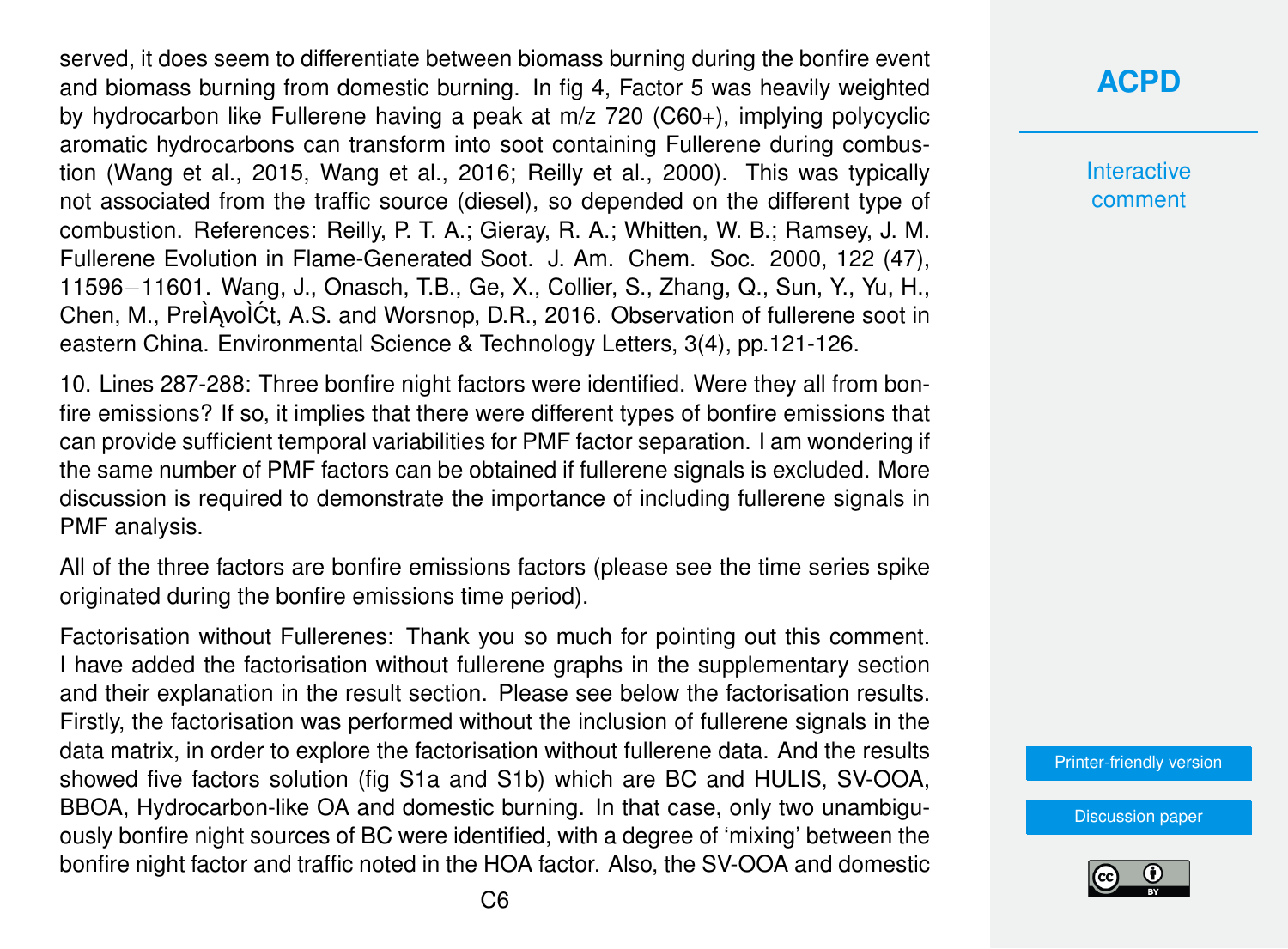burning factors also exhibit mixing in their timeseries as well. As such, the factorisation without fullerene signals was judged to be poor.

11. HULIS factor: The manuscript mention a couple of times that a factor having strong m/z 44 signals can represent HULIS in ambient particles, but I cannot fully follow the flow of argument. My interpretation is that the mass spectral features of the HULIS factor is similar to that of more-oxidized oxygenated OA (MO-OOA) factor identified in most other field studies. I am wondering whether other co-located measurements in this work can provide evidence that the HULIS factor has some specific chemical features that cannot be described as MO-OOA. I understand this can be just a terminology issue. More elaboration is required here.

The first factor is BC and HULIS. Firstly, by observing the time series of this factor, the reader will clearly notice that the highest concentration is during the bonfire emissions. If I interpret m/z 44 as MO-OOA then time series results also show some spikes before and after the bonfire event. Secondly, HULIS is a class of organic molecules that can be formed by photochemical oxidation and oligomerisation of volatile organic compounds in the atmosphere (Aiken et al., 1985; Hoffer et al., 2004) and biomass burning (Lin et al., 2010), with a characteristic peak at m/z 44 (McFiggans et al, 2005). Potential origins of HULIS in the atmosphere are diverse, including (primary) biomass burning (Graber and Rudich, 2006; McFiggans et al, 2005; Mukai and Ambe, 1986; Zappoli et al., 1999; Graham et al., 2002; Mayol-Bracero et al., 2002), terrestrial (Simoneit, 1980) and marine sources (Cini et al., 1994; Cini et al., 1996; Calace et al., 2001; Cavalli et al., 2004), , and secondary organic aerosol formation (condensation, reaction, oligomerisation, etc.) (Gelencser et al., 2002; Jang et al., 2002; Jang et al., 2003; Tolocka et al., 2004; Hung et al., 2005). Moreover, HULIS as an atmospheric aerosol has already been reported in previous literature (Decesari et al., 2000, 2007). Along with this the work of Havers et al. (1998), wherein the term HULIS was coined. Examining a standard reference air dust as well as airborne particulate matter, Havers et al. (1998) attributed 10% or more of aerosol organic carbon to macromolecular

# **[ACPD](https://acp.copernicus.org/preprints/)**

Interactive comment

[Printer-friendly version](https://acp.copernicus.org/preprints/acp-2020-890/acp-2020-890-AC2-print.pdf)

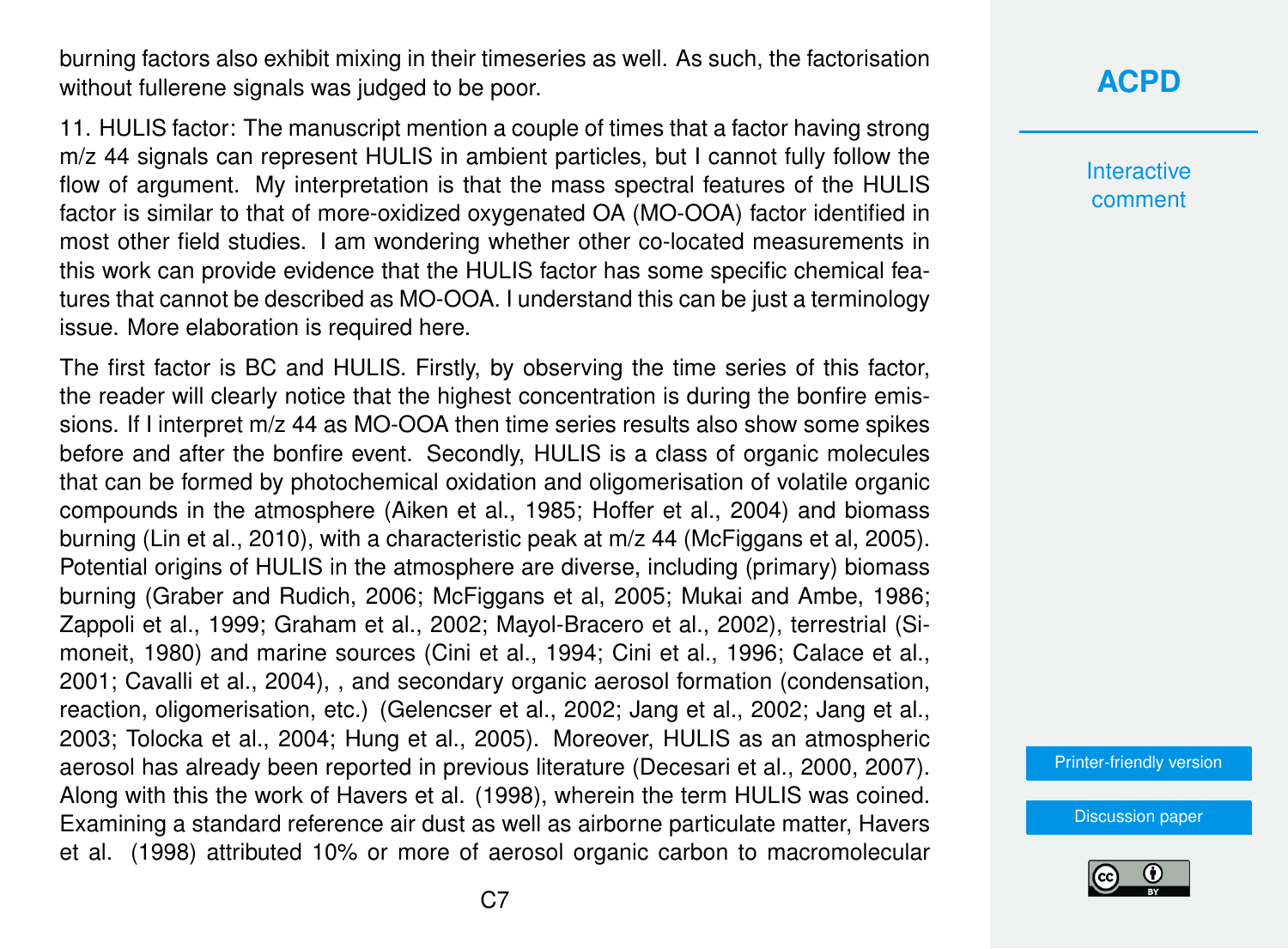substances HULIS similar to humic and fulvic acids.

Minor comments: 1. Line 280. I think m/z 73 instead of m/z 71 for typical biomass burning factors. 2. Line 337: Please define BCtr. 3. Line 345: Please define BCwb. Thank you so much for pointing out these minor mistakes. m/z 73 instead of m/z 71 is corrected eBCwb is the equivalent Black carbon emitted from wood-burning sources. eBCtr is the equivalent Black Carbon emitting from traffic emissions.

Please also note the supplement to this comment:

<https://acp.copernicus.org/preprints/acp-2020-890/acp-2020-890-AC2-supplement.pdf>

Interactive comment on Atmos. Chem. Phys. Discuss., https://doi.org/10.5194/acp-2020-890, 2020.

## **[ACPD](https://acp.copernicus.org/preprints/)**

**Interactive** comment

[Printer-friendly version](https://acp.copernicus.org/preprints/acp-2020-890/acp-2020-890-AC2-print.pdf)

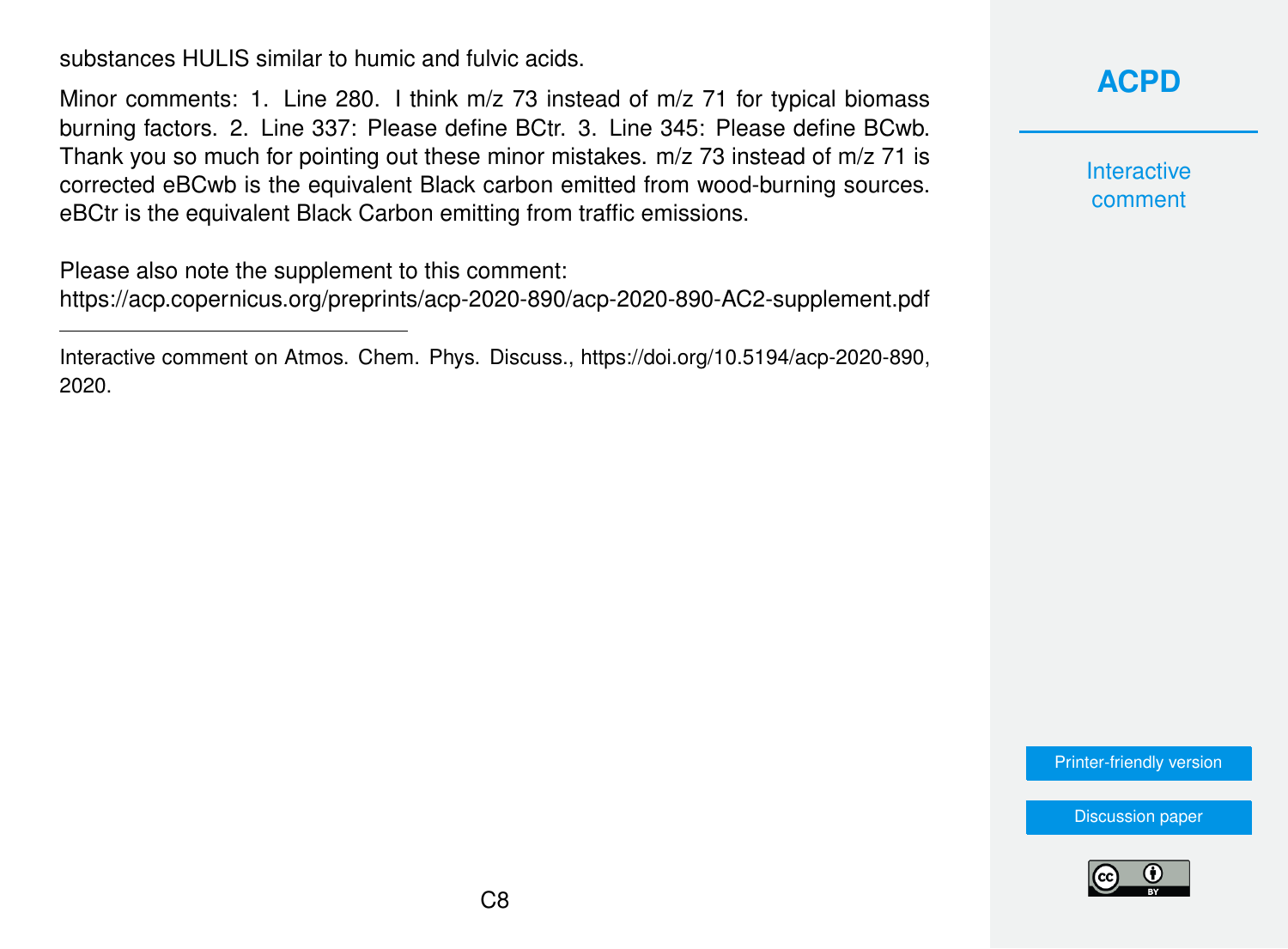**Table S1: Pearson correlation coefficients between different BC measurements such as BC (HR-SP-AMS) with BC and BrC (AE31) and BC (MAAP)**

| <b>BC</b> (HR-SP-AMS) |                            |  |
|-----------------------|----------------------------|--|
|                       | <b>Pearson Coefficient</b> |  |
| <b>BC</b> (AE31)      | 0.98                       |  |
| <b>BrC</b> (AE31)     | 0.96                       |  |
| BC (MAAP)             | 0.95                       |  |

**Table S2: Correlation between BC (HR-SP-AMS) and CIMS measurements**

| <b>HR-SP-AMS</b> | <b>CIMS DATA</b>   |             |                    |
|------------------|--------------------|-------------|--------------------|
|                  | HCN                | <b>HCNO</b> | HONO               |
|                  | Pearson            | Pearson     | Pearson            |
|                  | <b>Coefficient</b> | Coefficient | <b>Coefficient</b> |
| rBC (HR-SP-AMS)  | 0.88               | 0.77        | 0.89               |

**Table S3: Correlation between HR-Aerosols species Vs Aerosol and Gases (AMS)**

| <b>HR Aerosol Species</b> | <b>Aerosol and Gases</b>    | <b>Pearson Coefficient</b> |
|---------------------------|-----------------------------|----------------------------|
| rBC.                      | $BC_{(ugm)}^3$              | 0.95                       |
| <b>HROrg</b>              | $Org (ugm-3)$               | 0.92                       |
| HRNH.                     | $NH_4$ (ugm <sup>-3</sup> ) | 0.92                       |
| HRNO <sub>3</sub>         | $NO3 (ugm-3)$               | 0.86                       |
| HRSO <sub>4</sub>         | $SO_4$ (ugm <sup>-3</sup> ) | 0.91                       |
| <b>HRChl</b>              | $Chl$ (ugm <sup>-3</sup> )  | 0.99                       |

Interactive comment

[Printer-friendly version](https://acp.copernicus.org/preprints/acp-2020-890/acp-2020-890-AC2-print.pdf)

[Discussion paper](https://acp.copernicus.org/preprints/acp-2020-890)

**Fig. 1.** Table 1 shows the Pearson correlation coefficients between different BC measurements

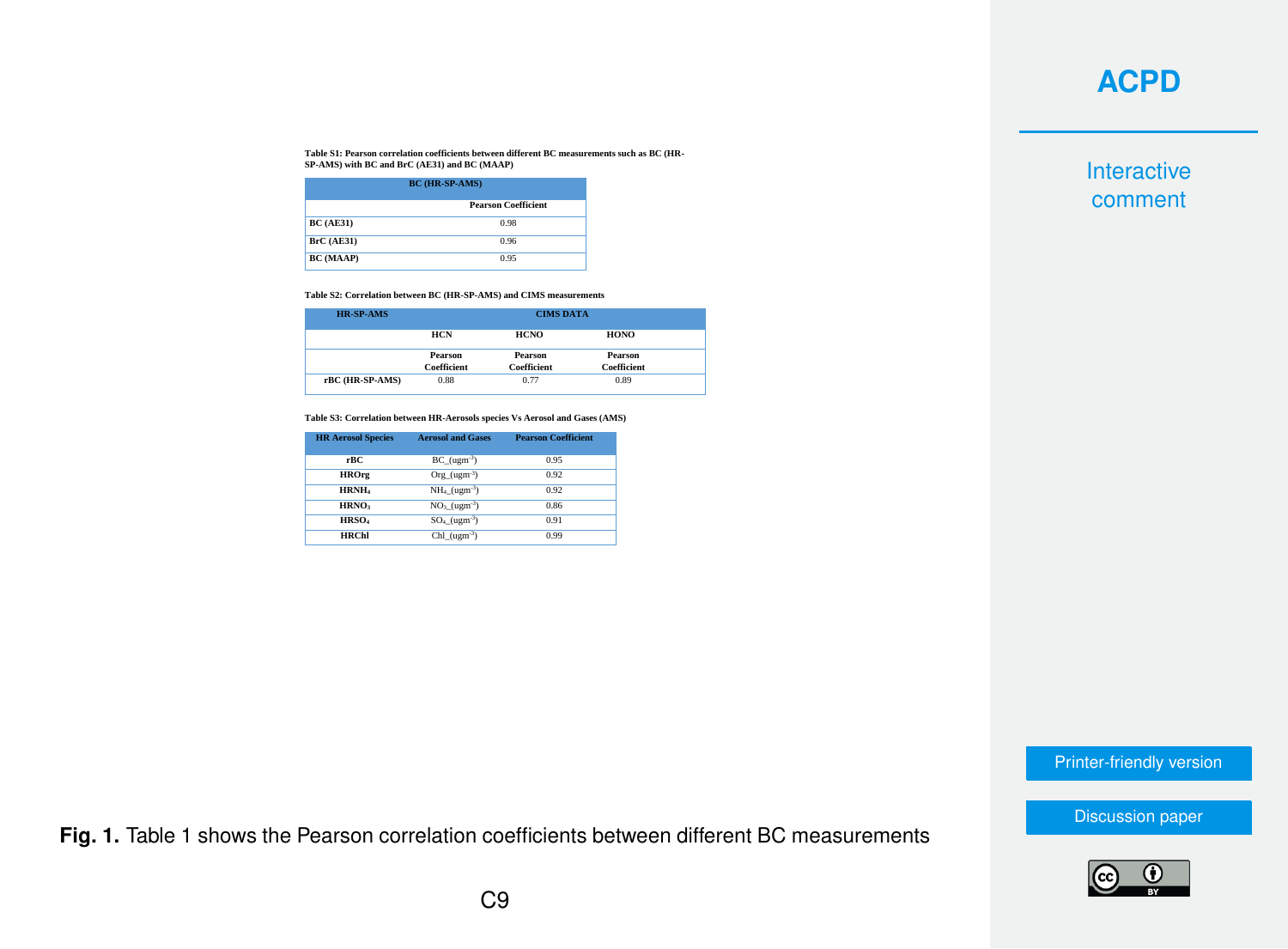

**Figure 2. Timeseries of different variables observed during bonfire event. 2a. Time series of various metal pollutant concentrations, 2b. Time series of High Resolution rBC concentrations and its coating species (Organics and Inorganics), 2c. Time series of Black Carbon measured by different instruments i.e HR SP-AMS (rBC), AE31 (eBC and BrC) and MAAP (eBC), 2d. Time series of rBC, primary (pPON) and secondary (sPON) organic nitrate.**

Interactive comment

[Printer-friendly version](https://acp.copernicus.org/preprints/acp-2020-890/acp-2020-890-AC2-print.pdf)

**Fig. 2.** Timeseries of different variables observed during bonfire event. 2a. Time series of various metal pollutant concentrations, 2b. Time series of High Resolution rBC concentrations and its coating specie



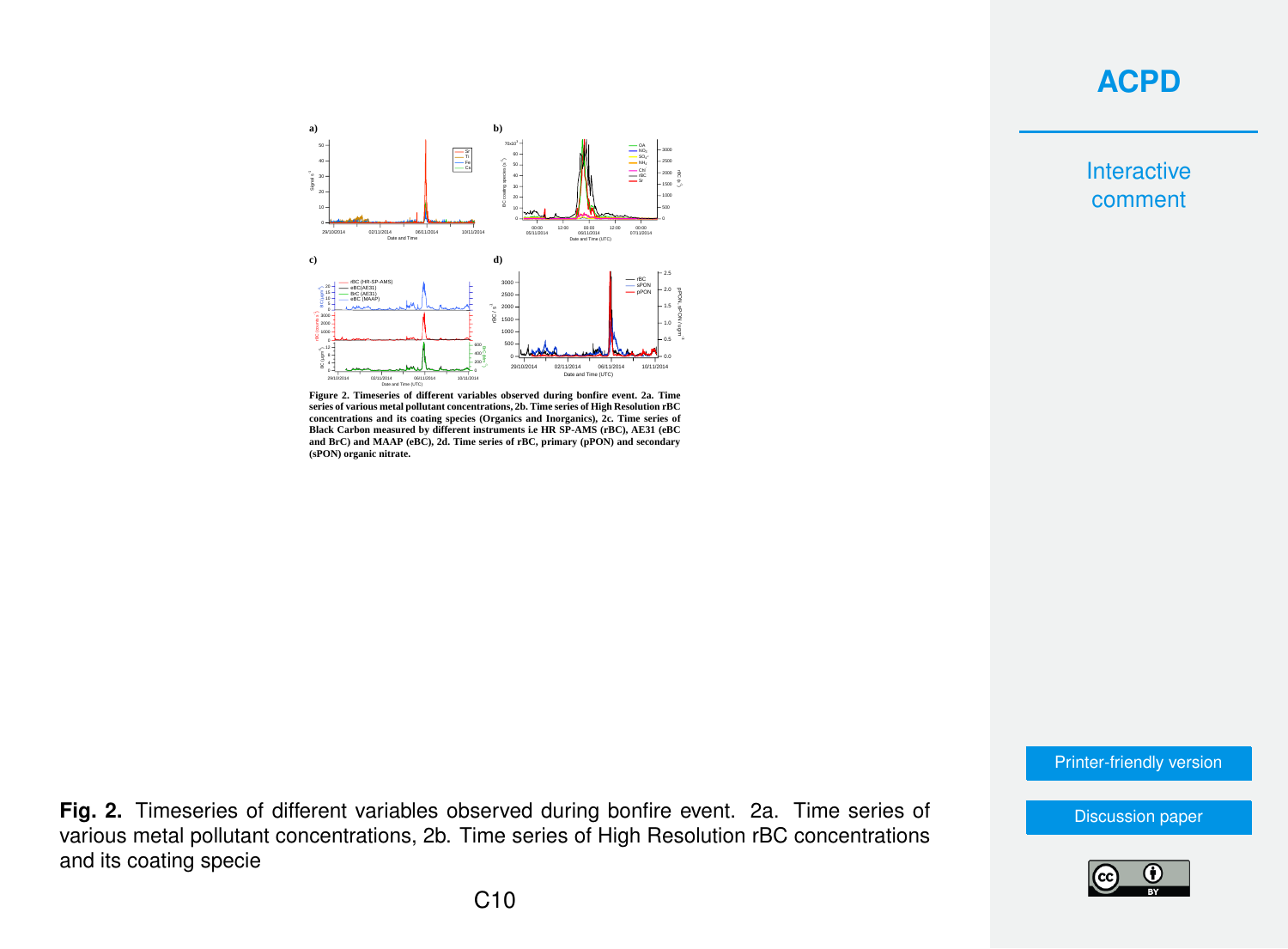Interactive comment



[Printer-friendly version](https://acp.copernicus.org/preprints/acp-2020-890/acp-2020-890-AC2-print.pdf)

[Discussion paper](https://acp.copernicus.org/preprints/acp-2020-890)



**Fig. 3.** Mass Spectra of five factor solution (without inclusion of fullerene signals).